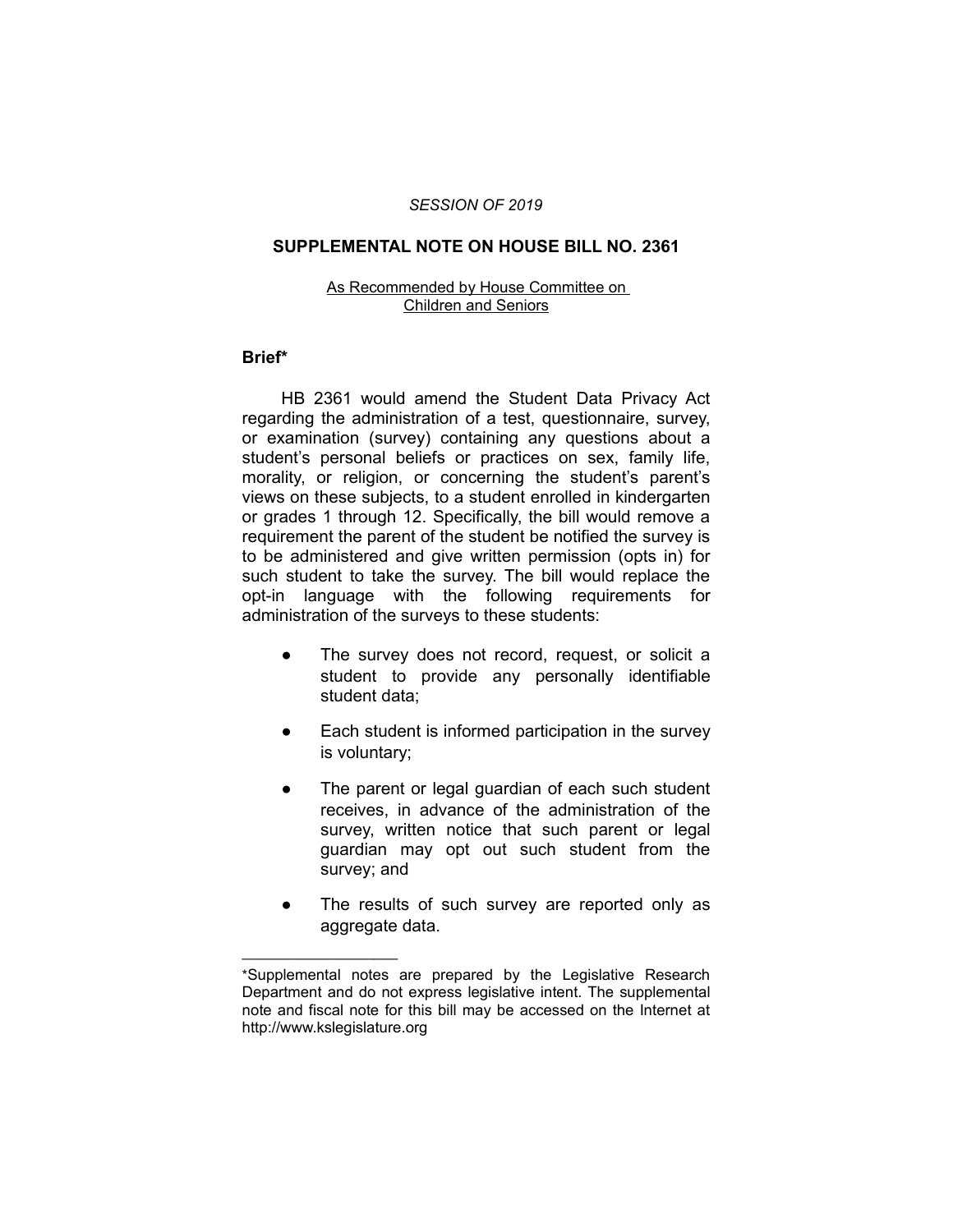Further, the bill would extend the exception from these requirements for school counselors to other school-based mental health professionals with regard to the administration of tests and forms part of a school counselor's or other school-based provider's student counseling services. The bill would also make technical amendments.

# **Background**

The bill was introduced by the House Committee on Children and Seniors at the request of Representative Lusk.

In the House Committee hearing, representatives of the Association of Mental Health Centers of Kansas, Greenbush, Kansas Association of School Boards, and United Community Services of Johnson County, and a representative of the Kansas Association of School Boards, Kansas School Superintendents Association, and United School Administrators of Kansas provided testimony in favor of the bill. The proponents generally stated the bill could improve student participation in school-based surveys by reducing the barriers to de-identified data collection created by the opt-in requirement and has impacted community mental health centers, schools, and other organizations that provide critical prevention services for youth in their communities. Proponents noted the results of the surveys serve as a valuable tool for schools and communities to build support programs, interventions, and services for students to help make progress toward important physical and mental health outcomes and to guide decision making to better serve students. Proponents also stated the lack of information resulting from reduced survey participation due to the opt-in provision may limit the ability of school districts to secure grant funds to provide service to students. Proponent writtenonly testimony was provided by representatives of Communities That Care, DCCCA, Johnson County Mental Health Center, Kansas Action for Children, Kansas Association of Addiction Professionals, Mirror, Inc.,